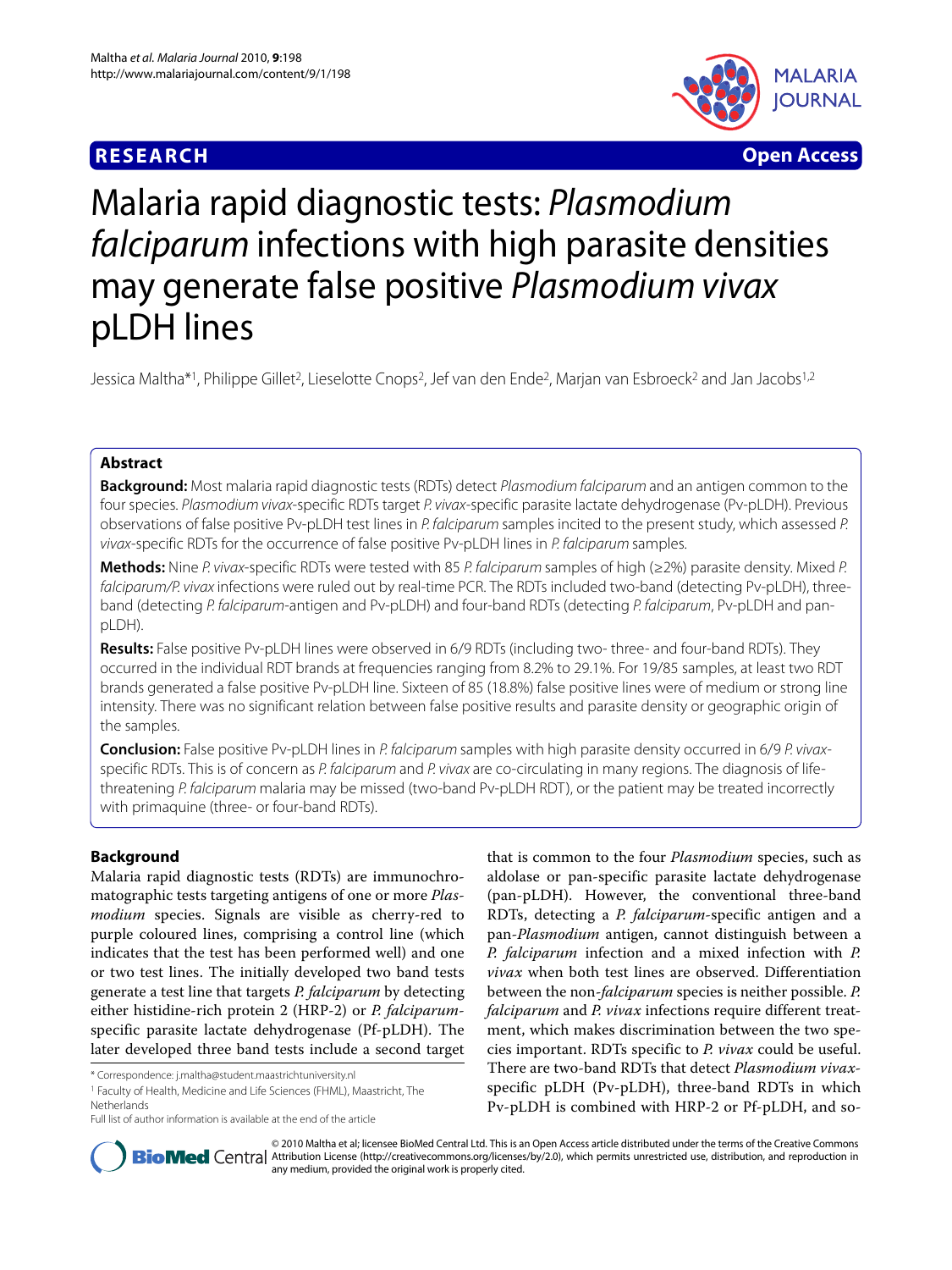called four-band tests that combine detection of HRP-2, pan-pLDH and Pv-pLDH. The Pv-pLDH tests have undergone limited evaluation [\[1](#page-5-0)-[3\]](#page-5-1).

In previous evaluations of RDTs targeting Pv-pLDH, rare but consistent false positive Pv-pLDH test lines were observed among *P. falciparum* samples, especially at high parasite densities [[2-](#page-5-2)[4](#page-5-3)]. These observations are of concern as this limits the potential use of the Pv-pLDH directed RDTs, both in endemic and non-endemic settings. In order to study the extent of this phenomenon among other RDTs, the present study was undertaken to challenge available RDT brands with a Pv-pLDH test line to a panel of *P. falciparum* samples with high parasite densities.

## **Methods**

## **Study design**

Several RDTs were retrospectively evaluated in a reference laboratory on a panel of stored whole blood samples obtained in patients suspected of malaria. The reference method was microscopy corrected by polymerase chain reaction (PCR).

## **Patient samples**

In this study stored whole blood samples  $(-70^{\circ}C)$  were used, obtained in returned international travelers suspected of malaria presenting at the outpatient department of the Institute of Tropical Medicine (ITM), Antwerp, Belgium, or submitted by other Belgian laboratories to ITM in its function of National Reference Center. Samples had been obtained between 1996 and 2009 and were classified in regions of travel destinations according to the United Nations classification of geographical region and composition [[5\]](#page-5-4). All samples were evaluated by microscopy and real-time PCR for species identification (ruling out mixed infections) and determination of parasite density, as described previously [\[6](#page-5-5)[,7](#page-5-6)]. For the purpose of this study, the more convenient parasite density expressed by % of infected red blood cells was applied, thereby assuming  $50,000/\mu$  to be equal to 1% of red blood cells parasitized [\[8\]](#page-5-7). *P. falciparum*-infected samples with parasite densities  $\geq 2\%$  ( $\geq 100,000/\mu$ l) were selected.

## **Malaria rapid diagnostic tests**

RDTs containing a *P. vivax*-specific test line were selected, including those published on the World Health Organization (WHO) list of RDT manufacturers with adequate evidence of good manufacturing [[9\]](#page-5-8) as well as others available on the international market. We checked the package inserts to ensure the antigen used was *P. vivax*-specific. In line with other comparative evaluations [[7,](#page-5-6)[10\]](#page-6-0) it was decided not to display individual RDT brand names because of the wide lot-to-lot variability and the frequent changes in composition and brand names and types [[1\]](#page-5-0).

#### **Test procedures**

Tests were performed according to the manufacturers' instructions, except that a pipette (Finnpipette, Helsinki, Finland) was used instead of the transfer devices supplied by the manufacturer. The laboratory technicians involved in the study have received a detailed training and their performance and agreement are monitored by participation to internal and external quality control assessments. Readings were done by three subsequent observers, of whom the first always was the one performing the test, and carried out at daylight assisted by an electric bulb. The observers were blinded to each others readings and to the results of microscopy and PCR. In case no control line was observed the test was considered invalid and repeated. Test line intensities were scored according to a system of five categories as described previously [[6](#page-5-5)]: none (no line visible), faint (barely visible line), weak (paler than the control line), medium (equal to the control line) and strong (stronger than the control line). Test results were based on consensus agreement: the same test result observed by at least two out of three readers. In case of no consensus the result of the first reader was considered. Pv-pLDH lines generated by *P. falciparum* samples will be further referred to as false positive Pv-pLDH lines.

#### **Statistical analysis**

The nonparametric Spearman's rank correlation coefficient  $r_s$  was used to measure the strength of association between parasite density and the number of RDTs with a false positive Pv-pLDH test line. Associations were considered significant at a p-value < 0.05. Inter-observer agreement for line intensities and positive and negative test results were expressed by kappa values for each pair of observers and by the percentage of overall agreement between the three observers.

#### **Ethical review**

The study was reviewed and approved by the Institutional Review Board of ITM and by the Ethical Committee of Antwerp University, Belgium.

## **Results**

#### **Collection of samples and RDTs**

Eighty-five *P. falciparum* samples with a parasite density  $\geq$ 2% (100,000/µl) were selected. The parasite densities ranged from 2-35%, with 30 samples of at least 20% parasite density.

The male:female ratio was 3:1, with a median age of 40 years (range 3-98 years) and three children were under the age of five years. Samples were obtained in West Africa (n = 34), Middle Africa (n = 22), East Africa (n =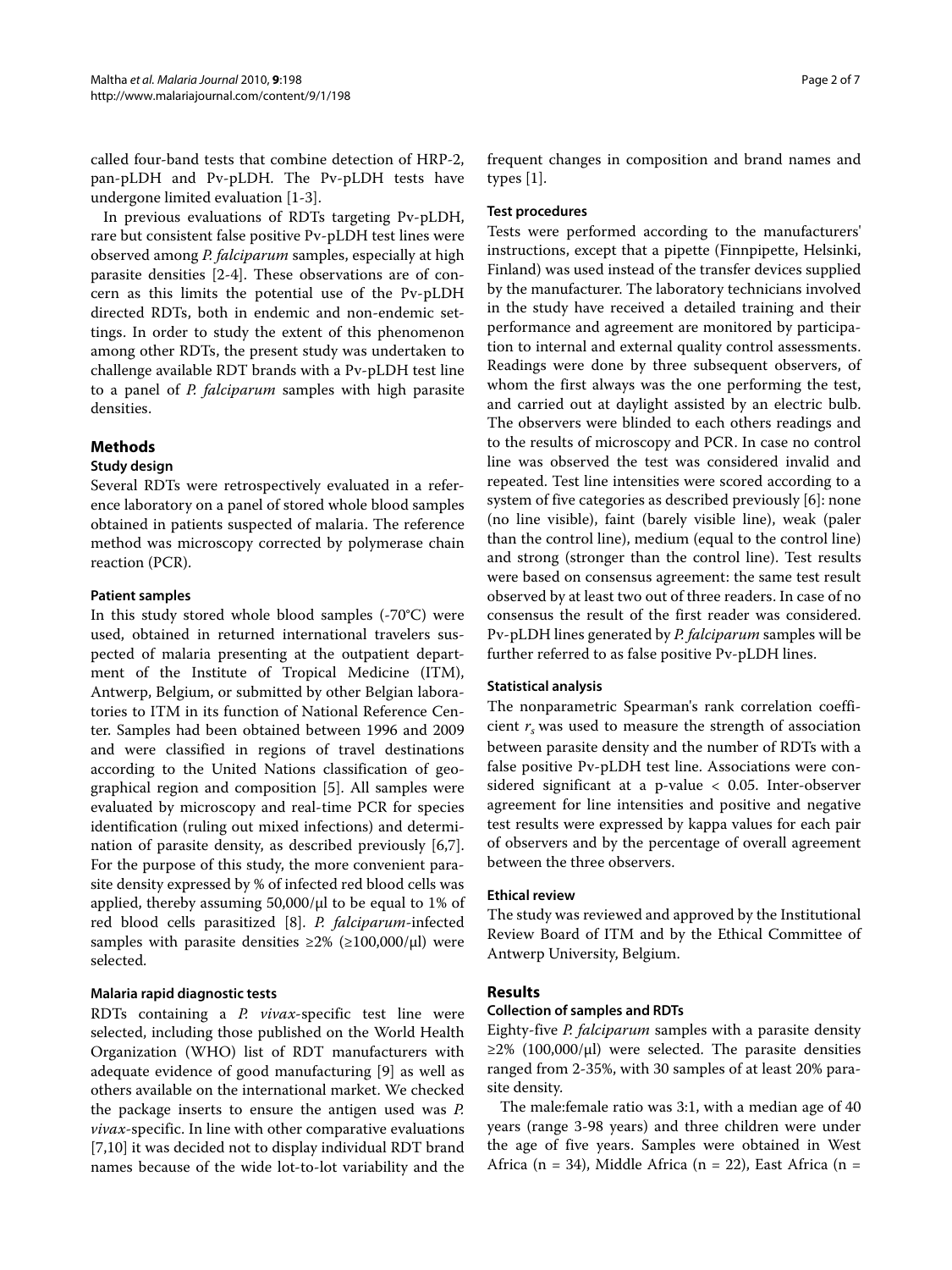5), Southern Africa ( $n = 4$ ) and West Asia ( $n = 1$ ). Of 19 samples no data on the geographic origin were known and could not be retrieved. Four RDT brands (numbers. 1, 4, 7 and 9) were tested with less than 85 samples, due to either a lack of RDTs or a lack of sample.

Twenty different RDT brands were selected. Although their product name referred to *P. vivax*-specificity (for instance, by adding the epithet "Pf/Pv"), two of them in fact targeted pan-pLDH instead of Pv-pLDH: these RDTs were not considered for evaluation. Seven companies marketing eight RDT brands did not reply to the order of RDTs, despite several reminders via email contact. One *P. vivax*-specific three-band RDT was not included in this study because of bad clearance of the background, which made reading results impossible. The final panel consisted of nine different RDT brands from seven manufacturers, including one two-band (single Pv-pLDH test line), three three-band (Pv-pLDH and HRP-2 test line) and five four-band RDTs (Pv-pLDH, HRP-2 and panpLDH test line). Five RDTs had CE mark compliance and two were included in the WHO list of good manufacturing practices.

Three different four-band RDT brands (numbers 6, 7 and 8) had similar package inserts and the cassettes had identical morphology. Two three-band RDTs (numbers. 2 and 3) also had identical cassettes and similar package inserts. RDT numbers 1 and 4 were from the same manufacturer, as well as RDT numbers 2 and 5.

#### **Test characteristics**

There were no invalid test results. As expected, all the *P. falciparum* samples showed positive test lines for the HRP-2 and the pan-pLDH test lines, if present on the cassette. Table 1 lists the results for the Pv-pLDH test lines, expressed by line intensities. In total there were 85 false positive Pv-pLDH lines in six RDT brands, caused by a total of 42 samples. In the individual RDT brands they occurred at frequencies of 8.2% (7/85 samples) up to 29.1% (23/79 samples), among two-, three- and four-band tests. There was no difference between RDTs that were CE-marked or WHO-listed and those which were not.

Table 2 lists the details of consensus readings of line intensities for the false positive Pv-pLDH test lines, according to parasite densities and region of infection. In 2/736 readings there was no consensus and the results of the first reader were considered. Nineteen samples generated a false positive line in at least two RDTs. There was no apparent relation between parasite density of samples and the occurrence of false positive Pv-pLDH lines  $(r_s =$ 0,155, p = 0,153). False-positive Pv-pLDH lines occurred exclusively in samples from patients returning from Middle or West Africa (Table 3), but there was no significant relation between geographic origin of samples and falsepositive results.

Most (69/85, 81.2%) false-positive Pv-pLDH readings were faint or weak (Table 1), but strong line intensities were observed in two RDT brands (Tables 1 and 2). Taken all readings together, inter-observer agreements for line intensity readings were good for HRP-2, pan-pLDH and Pv-pLDH test lines. For the Pv-pLDH line, in terms of positive and negative readings for all brands together, kappa values between pairs of observers were good (0.79, 0.70, 0.77) and overall agreement was excellent (88.0%). For the RDT brands considered separately, overall agreement for the Pv-pLDH line ranged from 75.9% to 100%.

## **Discussion**

In this study, six out of nine *P. vivax-*specific RDTs showed false positive Pv-pLDH lines when challenged to a panel of 85 *P. falciparum* samples with high (≥2%) parasite densities, in which mixed infections with *P. vivax*

|    |             |                      | Line intensity readings, number of samples |      |               |                |                                     |  |
|----|-------------|----------------------|--------------------------------------------|------|---------------|----------------|-------------------------------------|--|
| Nr | <b>Type</b> | Nr of samples tested | Faint                                      | Weak | <b>Medium</b> | <b>Strong</b>  | Total positive (% of total samples) |  |
|    | Two-band    | 84                   | 7                                          | 4    |               | $\overline{4}$ | 16 (19.0%)                          |  |
| 2  | Three-band  | 85                   |                                            |      |               |                | 0                                   |  |
| 3  | Three-band  | 85                   |                                            |      |               |                | 0                                   |  |
| 4  | Three-band  | 66                   | 2                                          |      | 5             | 4              | 11 (16.7%)                          |  |
| 5  | Four-band   | 85                   |                                            |      |               |                | 0                                   |  |
| 6  | Four-band   | 85                   | 8                                          | 13   |               |                | 21 (24.7%)                          |  |
| 7  | Four-band   | 79                   | 19                                         | 3    | 1             |                | 23 (29.1%)                          |  |
| 8  | Four-band   | 85                   | 2                                          | 5    |               |                | $7(8.2\%)$                          |  |
| 9  | Four-band   | 82                   |                                            | 5    | 1             |                | 7(8.5%)                             |  |

Two-band: Pv-pLDH test line; Three-band: Pv-pLDH and HRP-2 test line; Four-band: Pv-pLDH, HRP-2 and pan-pLDH test line.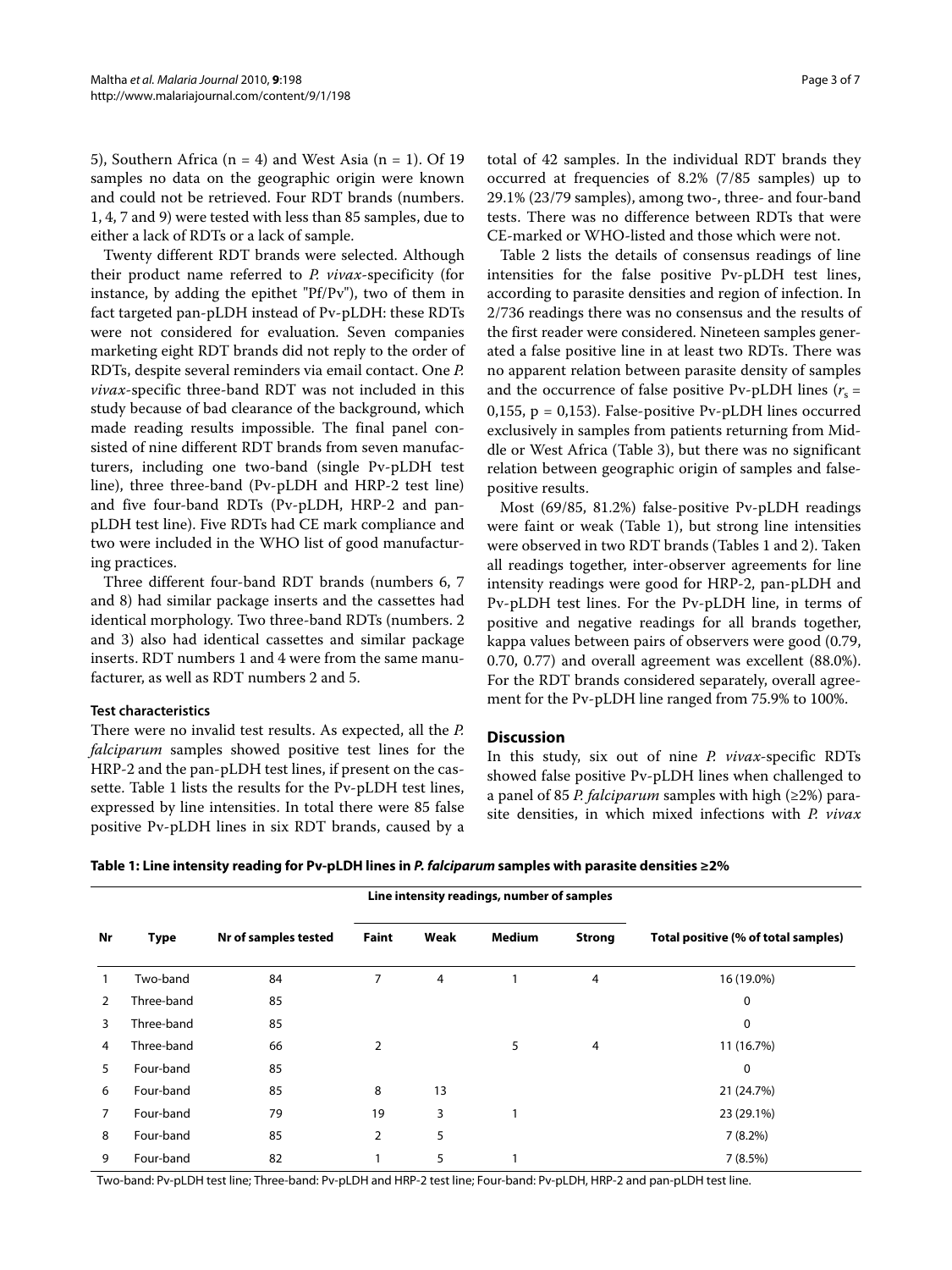| <b>Samples</b> |                       | <b>RDT</b> number and type |                              |                                                                               |                              |                          |                          |                          |                               |
|----------------|-----------------------|----------------------------|------------------------------|-------------------------------------------------------------------------------|------------------------------|--------------------------|--------------------------|--------------------------|-------------------------------|
| Nr             | % parasite<br>density | Origin                     |                              | 1. Two-band 4. Three-band 6. Four-band 7. Four-band 8. Four-band 9. Four-band |                              |                          |                          |                          | <b>Total RDTs</b><br>positive |
| $\mathbf{1}$   | $2,0$                 | MAF                        | $\overline{\phantom{a}}$     | $\overline{\phantom{a}}$                                                      | $\overline{\phantom{a}}$     | ÷,                       | $\overline{\phantom{m}}$ | W                        | $\mathbf{1}$                  |
| $\overline{2}$ | 2,2                   | MAF                        | $\overline{a}$               | $\ast$                                                                        | F                            |                          |                          | $\overline{a}$           | $\mathbf{1}$                  |
| 3              | 2,3                   | MAF                        | $\overline{\phantom{a}}$     | $\ast$                                                                        | W                            |                          |                          | ÷,                       | $\mathbf{1}$                  |
| 4              | 2,8                   | WAF                        | F                            | F                                                                             | $\qquad \qquad \blacksquare$ | $\overline{\phantom{0}}$ | $\overline{a}$           | $\overline{\phantom{a}}$ | $\overline{2}$                |
| 5              | 3,2                   | MAF                        | W                            | S                                                                             | W                            | W                        | W                        | W                        | 6                             |
| 6              | 3,2                   | MAF                        | $\overline{\phantom{a}}$     | $\ast$                                                                        | $\frac{1}{2}$                | F                        | F                        | $\overline{a}$           | $\overline{2}$                |
| 7              | 3,3                   | WAF                        | $\overline{\phantom{a}}$     | $\ast$                                                                        | F                            | $\overline{\phantom{a}}$ | $\overline{\phantom{a}}$ | $\overline{a}$           | $\mathbf{1}$                  |
| 8              | 3,7                   | ND                         | S                            | $\ast$                                                                        | $\overline{a}$               | F                        | $\overline{a}$           |                          | $\overline{2}$                |
| 9              | 3,8                   | ND                         | $\overline{\phantom{a}}$     | $\overline{a}$                                                                | $\overline{\phantom{a}}$     | F                        |                          |                          | $\mathbf{1}$                  |
| 10             | 3,9                   | ND                         | $\overline{\phantom{a}}$     | $\overline{\phantom{a}}$                                                      | W                            | F                        | $\overline{\phantom{a}}$ |                          | $\overline{2}$                |
| 11             | 4,0                   | WAF                        | S                            | S                                                                             | W                            | F                        | W                        |                          | 5                             |
| 12             | 4,2                   | WAF                        | W                            | M                                                                             | L,                           | $\overline{a}$           | L,                       |                          | $\overline{2}$                |
| 13             | 4,5                   | WAF                        | F                            | F                                                                             | $\overline{\phantom{a}}$     | $\overline{a}$           | ٠                        |                          | $\overline{2}$                |
| 14             | 4,6                   | MAF                        | $\overline{\phantom{a}}$     | $\overline{\phantom{a}}$                                                      | F                            | $\overline{a}$           |                          |                          | $\mathbf{1}$                  |
| 15             | 5,3                   | WAF                        | M                            | M                                                                             | W                            | F                        |                          |                          | 4                             |
| 16             | 5,5                   | WAF                        | $\overline{\phantom{a}}$     | $\overline{\phantom{a}}$                                                      | $\qquad \qquad \blacksquare$ | F                        | Ĭ.                       | $\overline{a}$           | $\mathbf{1}$                  |
| 17             | 5,7                   | MAF                        | S                            | S                                                                             | W                            | W                        |                          | F                        | 5                             |
|                |                       | MAF                        | F                            | $\ast$                                                                        | $\overline{\phantom{a}}$     | $\overline{\phantom{a}}$ | Ĭ.                       | $\overline{a}$           |                               |
| 18             | 6,6                   |                            |                              |                                                                               |                              |                          |                          |                          | $\mathbf{1}$                  |
| 19             | 7,0                   | ND                         | $\overline{\phantom{a}}$     | $\overline{\phantom{a}}$<br>$\ast$                                            | W                            | F                        | $\overline{\phantom{a}}$ | $\overline{\phantom{a}}$ | $\overline{2}$                |
| 20             | 7,2                   | WAF                        | S                            |                                                                               | W                            | M                        | W                        | M                        | 5                             |
| 21             | 7,4                   | WAF                        | $\overline{a}$               |                                                                               | $\overline{a}$               | F                        | $\overline{\phantom{a}}$ | $\overline{a}$           | $\mathbf{1}$                  |
| 22             | 7,6                   | <b>MAF</b>                 | $\qquad \qquad \blacksquare$ |                                                                               | $\overline{a}$               | F                        | $\overline{a}$           | $\overline{\phantom{a}}$ | $\mathbf{1}$                  |
| 23             | 9,1                   | ND                         | $\qquad \qquad \blacksquare$ | $\overline{a}$                                                                | $\overline{a}$               | $\overline{\phantom{0}}$ |                          | W                        | $\mathbf{1}$                  |
| 24             | 9,6                   | ND                         | $\ast$                       | M                                                                             | W                            | F                        |                          | $\overline{a}$           | 3                             |
| 25             | 20,0                  | <b>ND</b>                  | $\overline{\phantom{a}}$     |                                                                               | $\overline{\phantom{a}}$     | F                        |                          |                          | $\mathbf{1}$                  |
| 26             | 20,0                  | WAF                        | F                            |                                                                               | $\overline{\phantom{a}}$     | F                        |                          |                          | $\overline{2}$                |
| 27             | 20,0                  | WAF                        | $\overline{a}$               |                                                                               | W                            |                          |                          |                          | $\mathbf{1}$                  |
| 28             | 20,0                  | <b>WAF</b>                 | W                            | S                                                                             | W                            | F                        | W                        |                          | 5                             |
| 29             | 20,0                  | WAF                        | W                            | M                                                                             | F                            | F                        |                          | W                        | $\sqrt{5}$                    |
| 30             | 20,0                  | WAF                        | $\overline{\phantom{a}}$     |                                                                               | F                            | F                        |                          |                          | $\overline{2}$                |
| 31             | 20,0                  | <b>ND</b>                  | F                            |                                                                               |                              | $\overline{a}$           |                          |                          | $\mathbf{1}$                  |
| 32             | 20,0                  | ND                         | F                            |                                                                               |                              | F                        |                          |                          | $\overline{2}$                |
| 33             | 20,0                  | WAF                        |                              |                                                                               |                              | F                        |                          |                          | 1                             |
| 34             | 20,0                  | MAF                        |                              |                                                                               |                              |                          |                          | W                        | $\mathbf{1}$                  |
| 35             | 20,0                  | ND                         |                              |                                                                               | F                            |                          |                          |                          | $\mathbf{1}$                  |
| 36             | 20,0                  | MAF                        | F                            |                                                                               |                              |                          |                          |                          | $\mathbf{1}$                  |
| 37             | 20,0                  | WAF                        |                              |                                                                               | W                            |                          |                          |                          | $\mathbf{1}$                  |
| 38             | 20,0                  | WAF                        |                              |                                                                               | F                            |                          |                          |                          | $\mathbf{1}$                  |
| 39             | 20,0                  | WAF                        |                              |                                                                               | F                            |                          |                          |                          | 1                             |
| 40             | 20,0                  | MAF                        |                              |                                                                               |                              | F                        |                          |                          | 1                             |
| 41             | 20,0                  | WAF                        |                              | М                                                                             | W                            | W                        | W                        |                          | 4                             |

## **Table 2: False positive Pv-pLDH lines in 42** *P. falciparum* **samples with parasite densities ≥2%**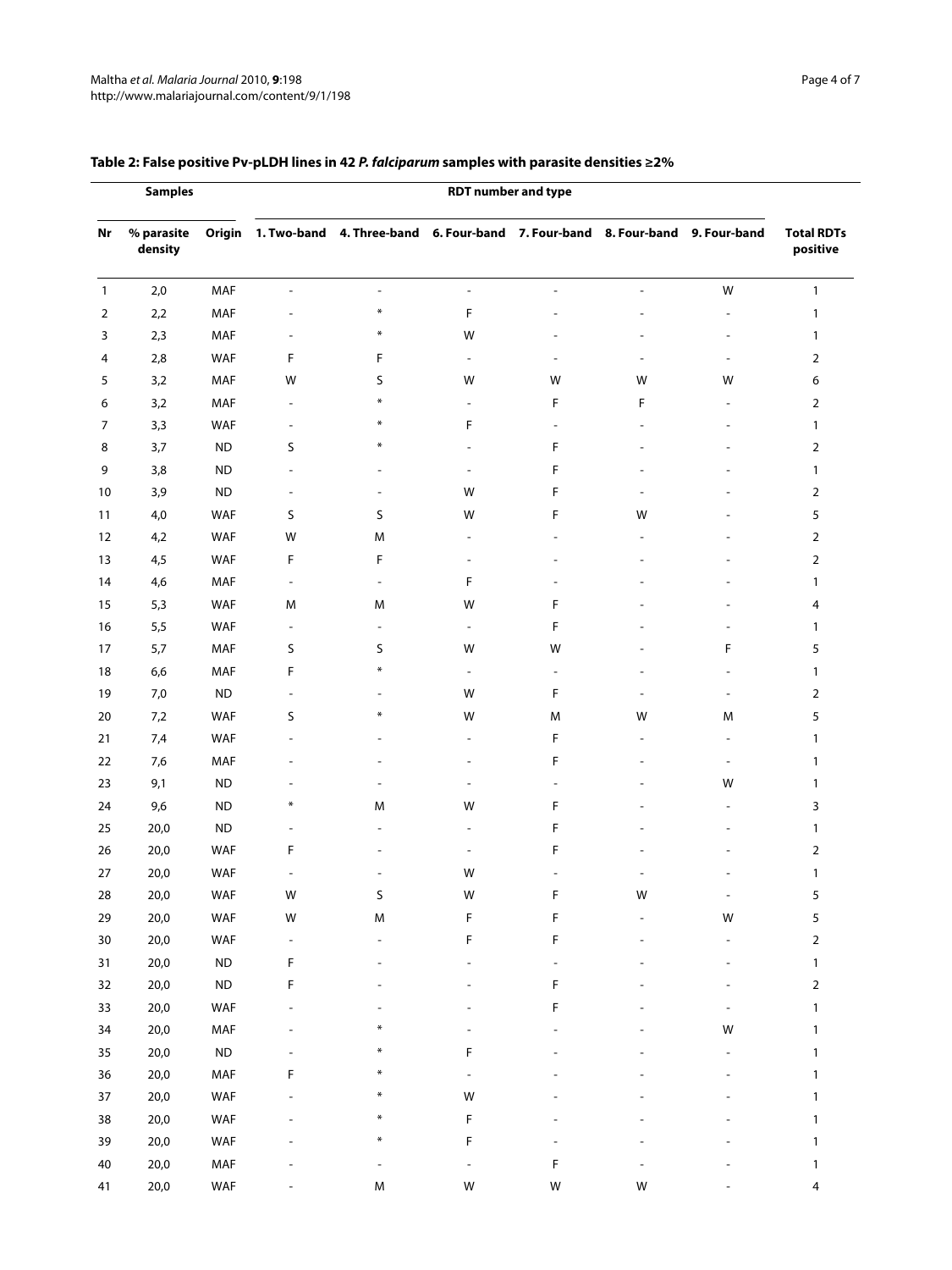| -42 | 35,0                                   | <b>WAF</b> | -  | $\sim$             | $\sim$ |  |    |
|-----|----------------------------------------|------------|----|--------------------|--------|--|----|
|     | Total false positive Pv-<br>pLDH lines |            | ıo | $\sim$<br><u>_</u> | 23     |  | 85 |

**Table 2: False positive Pv-pLDH lines in 42** *P. falciparum* **samples with parasite densities ≥2% (Continued)**

MAF = Middle Africa; WAF = West Africa; ND = No Data

 $F =$  faint; W = weak; M = medium; S = strong; - = negative;  $*$  = sample not tested due to lack of RDT or sample

were excluded by PCR analysis. Frequencies for individual brands ranged from 8.2% (7/85 samples) to 29.1% (23/ 79 samples).

*Plasmodium vivax* accounts for almost half of the malaria infections worldwide and is no longer considered as a mild infection: complicated infections have been demonstrated in both endemic countries and in returned travelers [\[11](#page-6-1)[,12](#page-6-2)]. In addition, *P. vivax* malaria may be chloroquine resistant and has a tendency to relapse [\[13](#page-6-3)]. To eradicate the dormant liver stages, primaquine treatment is needed. Primaquine is contraindicated in case of glucose-6-phosphate dehydrogenase (G6PD) deficiency, due to the risk of hemolysis [\[14](#page-6-4)[,15](#page-6-5)]. G6PD deficiency is common in most *P. vivax* malaria areas; moreover, in these areas G6PD testing is impractical due to a lack of funds, equipments or expertise [[16](#page-6-6)].

RDTs detecting *P. vivax*-specific pLDH are of additional value for the diagnosis of malaria in both *P. vivax* endemic areas and in the setting of travel medicine. The conventional three-band RDTs detecting a *P. falciparum*specific antigen and a pan-*Plasmodium* antigen cannot distinguish between a *P. falciparum* infection and a mixed infection with *P. vivax* when both test lines are observed. Differentiation between the non-*falciparum* species is neither possible. Three- or four-band RDTs that target Pv-pLDH have the advantage that they can detect *P. vivax* in mixed infections: they are an adjunct to microscopy as *P. vivax* is often microscopically under diagnosed in mixed infections [\[13\]](#page-6-3). In addition they can be used to distinguish between *Plasmodium ovale* and *P. vivax* [[2\]](#page-5-2). This is an advantage in the non-endemic setting, where microscopic differentiation between *P. ovale* and *P. vivax* is notoriously difficult [\[17](#page-6-7)].

*Plasmodium vivax*-specific RDTs have hardly been evaluated [\[18](#page-6-8)-[22\]](#page-6-9), and are not discussed in any of the recent reviews on malaria RDTs [\[1](#page-5-0)[,8](#page-5-7)[,17](#page-6-7),[23](#page-6-10)]. The present findings are of concern particularly in areas where *P. falciparum* and *P. vivax* are co-circulating: in case of a twoband Pv-pLDH test, the diagnosis of life-threatening *P. falciparum* malaria may be missed, which is especially of concern in remote areas among less experienced staff and without backup of microscopy. In case of a three- or fourband RDT, the patient may be treated incorrectly with primaquine, leading to severe hemolysis in patients with G6PD-deficiency.

Among the limitations of the present study, we should mention its retrospective nature (precluding further work-up of samples), the test conditions in a reference laboratory (which are more favorable than those in field settings) and the fact that all but one *P. falciparum* samples were obtained in travelers returning from Africa. In addition, the present study explored false positive Pv-

| Table 3: Numbers of <i>P. falciparum</i> samples generating false positive Pv-pLDH lines according to geographic origin |  |  |  |
|-------------------------------------------------------------------------------------------------------------------------|--|--|--|

|                    | Numbers of samples tested* |                 |                                    |  |  |  |
|--------------------|----------------------------|-----------------|------------------------------------|--|--|--|
| Origin (region)    | <b>Total</b>               | <b>Negative</b> | Positive** (% of total<br>samples) |  |  |  |
| East Africa        | 5                          | 5               | 0                                  |  |  |  |
| Middle Africa      | 22                         | 10              | 12 (54.5)                          |  |  |  |
| Southern Africa    | 4                          | $\overline{4}$  | 0                                  |  |  |  |
| <b>West Africa</b> | 34                         | 14              | 20 (58.8)                          |  |  |  |
| West Asia          |                            | 1               | $\Omega$                           |  |  |  |
| No data            | 19                         | 9               | 10(52.6)                           |  |  |  |
| All samples        | 85                         | 43              | 42 (49.4)                          |  |  |  |

Nine RDT brands were tested with a panel of 85 samples

\*\* Defined as a sample with a false positive Pv-pLDH line in ≥1 RDT brand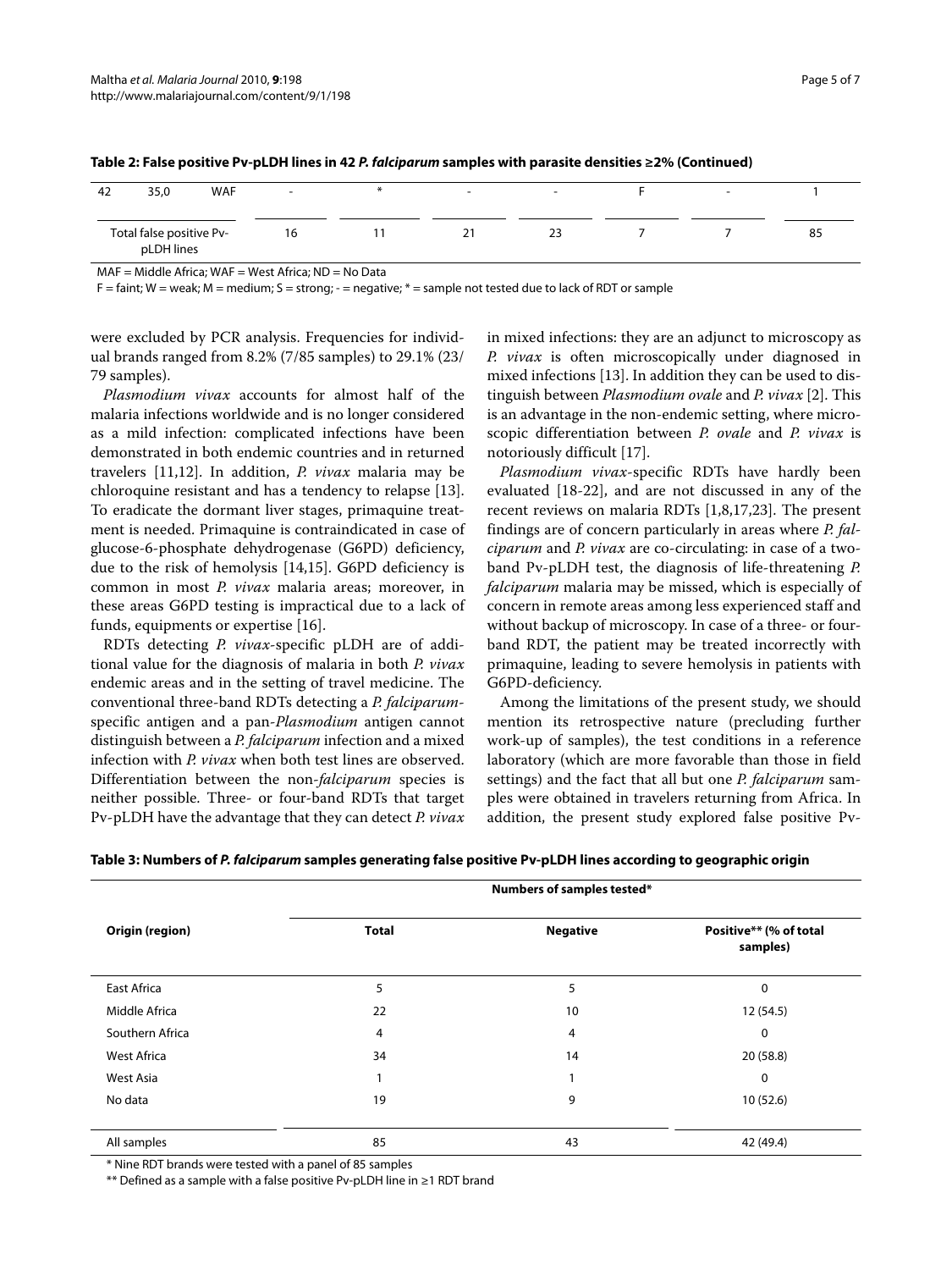pLDH lines exclusively in samples with high *P. falciparum* parasite densities, in line with the previous observations [[2](#page-5-2)[-4](#page-5-3)]. However, the inclusion of *P. falciparum* samples of lower parasite density and *Plasmodium* negative samples would have completed the picture. A prospective study in an area with *P. falciparum* and *P. vivax* coexistence should be performed to assess the relevance of the false positive Pv-pLDH lines in a field setting.

False-positive reactions of *P. vivax* samples with the HRP-2 line and the Pf-pLDH line have been described previously [[24](#page-6-11)[-26\]](#page-6-12), but the presently observed false-positive Pv-pLDH lines in *P. falciparum* samples have only been reported anecdotally [\[2](#page-5-2)-[4,](#page-5-3)[22\]](#page-6-9). Among the panel of RDTs tested in the WHO and Foundation for Innovative New Diagnostics (FIND) study, there were two RDTs with a Pv-pLDH line: according to the tables, one of them generated false positive Pv-pLDH lines in 1.9% (6/316) of the *P. falciparum* samples tested.

Without exact knowledge of the antibodies targeting the Pv-pLDH antigen, it is difficult to explain the phenomenon, especially since false positive Pv-pLDH lines in the present study occurred not consistently among the different samples and brands. Weak cross-reactions may also be facilitated by slight differences in the composition of the nitrocellulose membrane and the diluent. It is known that several companies use the same pLDH antibodies in their RDT brands [\[27](#page-6-13)] and this may also be the case for Pv-pLDH: this is reflected by the identical product presentations and similar false positive rates of RDT brands numbers 6 and 7 and numbers 2 and 3 respectively. In the present study, there was no apparent relation between the false positive Pv-pLDH lines and the geographic origin of the infection, but it should be noted that mainly samples from sub-Saharan Africa were included.

The present study also revealed problems in RDT availability and communication with the supplier in the international market, as eight brands were not delivered despite several reminders. Furthermore, two of the RDTs that claimed to be *P. vivax*-specific by their label and name proved to detect pan-pLDH according to their package insert. Similar confusing names have been noted previously, also for the antibodies targeting aldolase [[28\]](#page-6-14).

#### **Conclusion**

The occurrence of false positive Pv-pLDH lines in *P. falciparum* samples with high parasite densities was observed in six out of nine *P. vivax-*specific RDTs, in two-, threeand four-band RDTs. The false positive Pv-pLDH lines are of concern because the diagnosis of life-threatening *P. falciparum* malaria may be missed (two-band Pv-pLDH RDT), or the patient will be treated incorrectly with primaquine (three- or four-band RDT), which may cause severe hemolysis in patients with G6PD-deficiency. A prospective study in an area with *P. falciparum* and *P.*

*vivax* coexistence should be performed to assess the relevance of the false positive Pv-pLDH lines in a field setting.

#### **List of abbreviations**

FIND: Foundation of New Innovative Diagnostics; G6PD: Glucose-6-phosphate dehydrogenase; HRP-2: Histidinerich protein 2; ITM: Institute of Tropical Medicine; *P.*: *Plasmodium*; pan-pLDH: pan *Plasmodium*-specific parasite lactate dehydrogenase; PCR: Polymerase chain reaction; Pf-pLDH: *Plasmodium falciparum-*specific parasite lactate dehydrogenase; pLDH: *Plasmodium*-specific parasite lactate dehydrogenase; Pv-pLDH: *Plasmodium vivax*-specific parasite lactate dehydrogenase; RDT(s): Rapid diagnostic test(s); WHO: World Health Organization.

#### **Competing interests**

The authors declare that they have no competing interests.

#### **Authors' contributions**

PG and JJ designed the study protocol. MvE and JvdE organized prospective sample collection. JM and PG carried out the test evaluations, LC performed PCR analysis. JM, PG and JJ analyzed and interpreted the results and JM and JJ drafted the manuscript. JM and PG performed statistical analysis. All authors read and approved the final manuscript.

#### **Acknowledgements**

We would like to thank the staff of the Central Laboratory of Clinical Biology (ITM, Antwerp) for technical support.

#### **Author Details**

1Faculty of Health, Medicine and Life Sciences (FHML), Maastricht, The Netherlands and 2Department of Clinical Sciences, Institute of Tropical Medicine (ITM), Unit of Tropical Laboratory Medicine, Nationalestraat 155, B 2000 Antwerp, Belgium

#### Received: 22 March 2010 Accepted: 10 July 2010 Published: 10 July 2010

#### **References**

- <span id="page-5-0"></span>1. Murray CK, Gasser RA Jr, Magill AJ, Miller RS: Update on rapid diagnostic testing for malaria**[.](http://www.ncbi.nlm.nih.gov/entrez/query.fcgi?cmd=Retrieve&db=PubMed&dopt=Abstract&list_uids=18202438)** Clin Microbiol Rev 2008, 21(1):97-110.
- <span id="page-5-2"></span>2. Gillet P, Bosselaers K, Cnops L, Bottieau E, Van Esbroeck M, Jacobs J: Evaluation of the SD FK70 malaria Ag Plasmodium vivax rapid diagnostic test in a non-endemic setting**.** Malar J 2009, 8:129.
- <span id="page-5-1"></span>3. Gillet P, van Dijk DP, Bottieau E, Cnops L, Van Esbroeck M, Jacobs J: Test characteristics of the SD FK80 Plasmodium falciparum/Plasmodium vivax malaria rapid diagnostic test in a non-endemic setting**[.](http://www.ncbi.nlm.nih.gov/entrez/query.fcgi?cmd=Retrieve&db=PubMed&dopt=Abstract&list_uids=19930609)** Malar J 2009 8:262
- <span id="page-5-3"></span>4. van Dijk DP, Gillet P, Vlieghe E, Cnops L, van Esbroeck M, Jacobs J: Evaluation of the Palutop+4 malaria rapid diagnostic test in a nonendemic setting**.** Malar J 2009, 8:293.
- <span id="page-5-4"></span>5. Composition of macro geographical (continental) regions, geographical sub-regions, and selected economic and other groupings [[http://unstats.un.org/unsd/methods/m49/m49regin.htm\]](http://unstats.un.org/unsd/methods/m49/m49regin.htm)
- <span id="page-5-5"></span>6. Van der Palen M, Gillet P, Bottieau E, Cnops L, Van Esbroeck M, Jacobs J: Test characteristics of two rapid antigen detection tests (SD FK50 and SD FK60) for the diagnosis of malaria in returned travellers**.** Malar J 2009, 8:90.
- <span id="page-5-6"></span>7. Gillet P, Mori M, Van Esbroeck M, Van den Ende J, Jacobs J: Assessment of the prozone effect in malaria rapid diagnostic tests**[.](http://www.ncbi.nlm.nih.gov/entrez/query.fcgi?cmd=Retrieve&db=PubMed&dopt=Abstract&list_uids=19948018)** Malar J 2009, 8:271.
- <span id="page-5-7"></span>8. Moody A: Rapid diagnostic tests for malaria parasites**.** Clin Microbiol Rev 2002, 15(1):66-78.
- <span id="page-5-8"></span>9. WHO: List of known commercially-available antigen-detecting malaria RDTs: information for national public health services and UN agencies wishing to procure RDTs**.** .